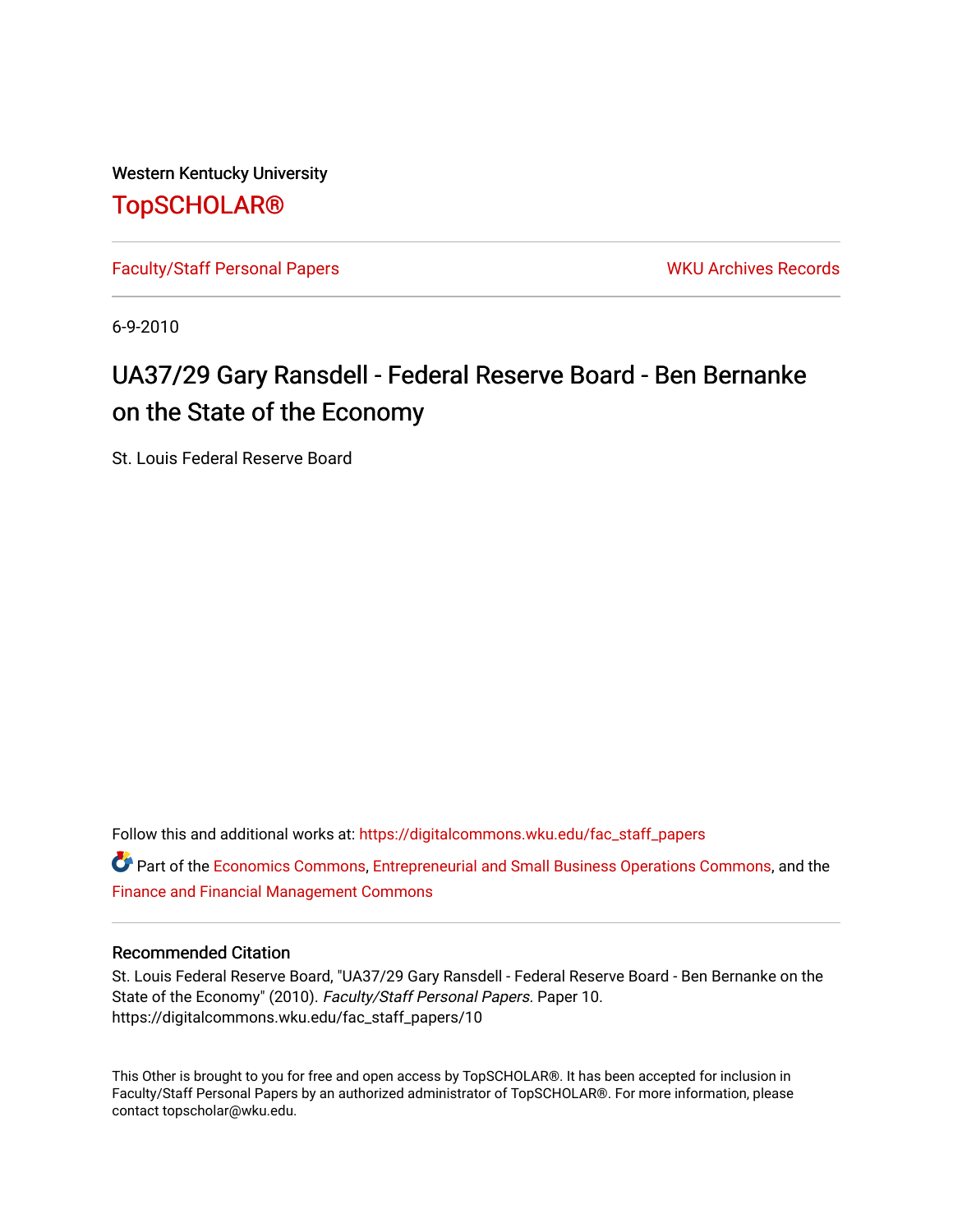# **From:** "Mary.H.Karr@stls.frb.org" <Mary.H.Karr@stls.frb.org>

**Date:** 2010 Waxabajjii 18 11:51:09 GMT-05:00

# **Subject: FedDigest, June 9, 2010: Chairman Bernanke's Testimony Q&A on the State of the Economy**

All - Despite the date of the event, this just in. I think it takes some time to receive and excerpt the transcripts.

Before the House Budget Committee.

This document is not an official transcript. The excerpts below are selectively drawn from the original unedited transcripts.

## Bank Lending

## Q. What have we got to do to get credit moving and flowing in this country again?

A. That is also a top priority for the Federal Reserve. Larger firms have been able to raise funding as needed, and in addition they have pretty liquid balance sheets. Problems still remain for smaller firms that are dependent on banks because banks, although they have stabilized, are continuing to be very conservative in their lending policies. The Federal Reserve has been working very closely with the banks and with the examiners and with small business. I was just at a conference on this last week in Detroit, trying to make sure that the banks are able to lend to all credit- worthy borrowers and they're not being excessively conservative or denying good borrowers access to credit.

## Q. Are you satisfied that that message is getting down to the regulators and the examiners in particular?

A. I'm never satisfied. I'm sure that there are examples that we could point to where that's not happening, but we have made a very substantial effort in terms of training, in terms of conference calls, in terms of repeated exhortation to our examiners that it's very important to work with the banks to make sure that credit-worthy borrowers are not turned away. The banks themselves have undertaken a number of steps. For example, a number of banks have undertaken so-called "second look" programs where loans that have been denied in a first-round application are given a second look to see if perhaps there might be other circumstances that might justify the loan.

# Q. I continue to hear concern about the commercial real estate market and that it is going to hit, it's going to be worse than the home mortgage market that drove us into the first recession. Are you concerned about that? And what are we doing about it?

A. It clearly is a very weak point in the economy. For many banks, particularly smaller or medium-sized banks, it is a problem. We have done a number of things. The Federal Reserve worked with the Treasury to develop a program to try to restart the commercial mortgage-backed security market. Beyond that, we have issued guidance to banks and commercial real estate, and we're trying to work with them to restructure commercial real estate loans and to find ways to manage troubled loans. So we're doing the best we can with the banks and with the markets. There seems to be, I would say, a few glimmers of hope in this area. There's some stabilization of prices in some markets, for example, but it does remain a very serious concern, and we're watching it very carefully.

## Q. Can we do more to encourage small-business growth?

A. Small business is very important for job creation, particularly in a cyclical upturn. I think it's important to try to remove the barriers and impediments for small business to expand. I agree that we want to make tax policy as small-business friendly as possible to provide the right incentives, to give them the opportunities to invest and hire. Beyond that, though, I think for them to do that they need, first, they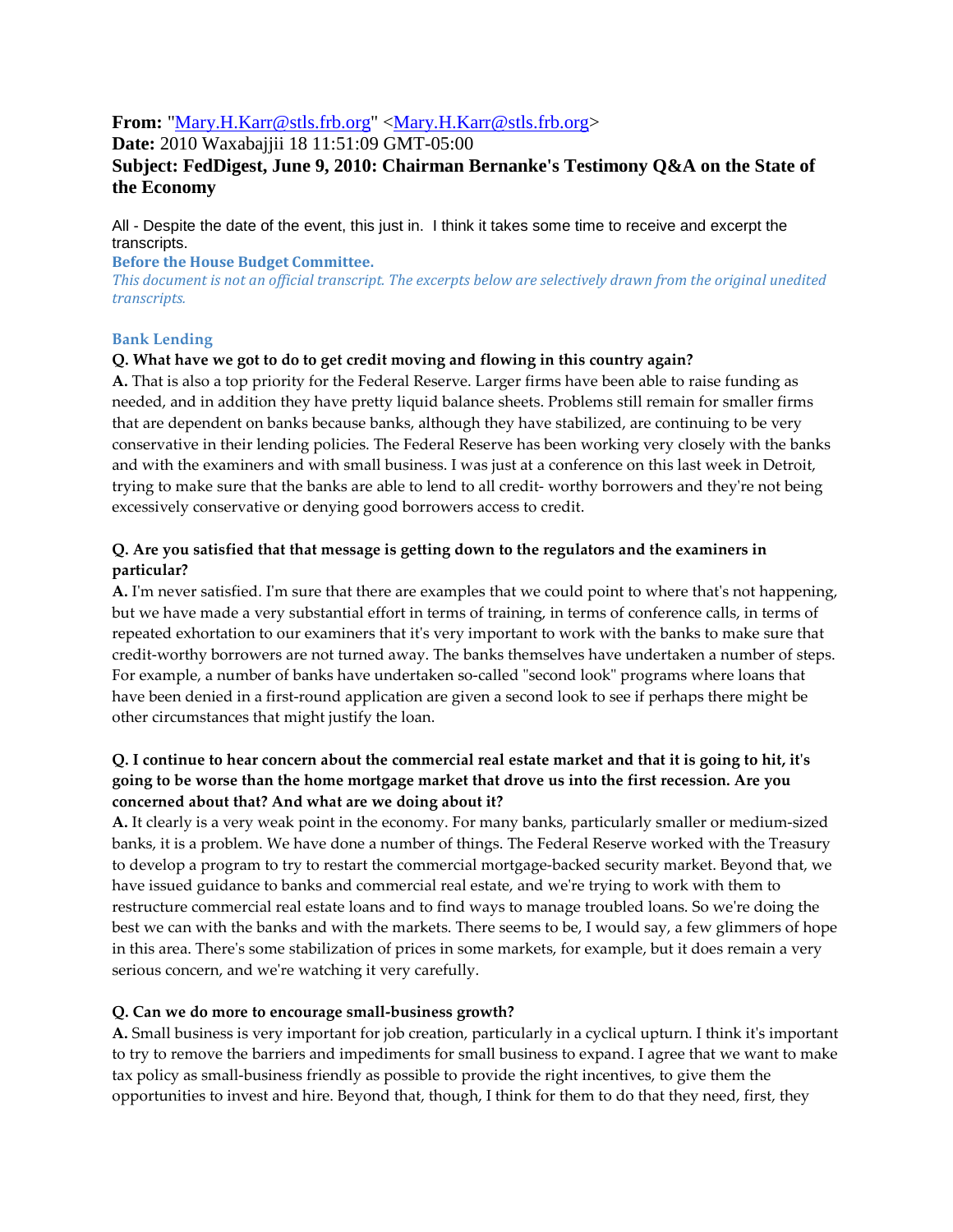need demand, they need sales. So we need to keep the economy growing, and Federal Reserve is doing its part by maintaining a supportive monetary policy. Again, from our own perspective, we have put bank lending and bank credit at the very top of our priority list and we have increased our information gathering, we've increased our consultation, we've increased our training of examiners.

#### Bank Supervision

Q. There is a report out today that the Federal Reserve, six months into a compensation study of the country's 28 largest banks, has found that many of the bonus and incentive programs that economists say contributed to the worst financial crisis since the Depression remain in place. What are some of the policy alternatives you have to deal with these compensation practices by our largest banks? A. We did a series of surveys and questionnaires to try to understand what the pay practices were and whether they were consistent with safe and sound banking and good incentive structures. As the report says, we found that many banks had not modified their practices from what they were before the crisis. We anticipate an interagency guidance on this matter within the next few weeks. We will be putting out a set of criteria and a set of expectations very shortly and we will be pushing the banks to move as quickly as possible to restructure their compensation packages so that they will not be engendering excessive risk-taking. The structure of the compensation practices needs to change so that there's not an incentive to take excessive risks where the trader gets all the upside and none of the downside.

## Q. Do you think that you need a better early warning system, something that would give you better lead time in recognition of incipient events that are about to turn critical?

A. There are multiple dimensions to how to address this and the financial regulatory reform legislation attempts to look at all the components. First, we need to have a better oversight of the system and a more macro-prudential or systemic approach to regulation that will allow us to identify gaps and problems before they lead to a crisis. That is part of the philosophy underlying the creation of a Systemic Risk Council and giving the Federal Reserve consolidated supervision over large systemically critical firms.

Secondly, we need to make the system more resilient so when crises occur it will be more stable. We're doing that through a wide variety of mechanisms, including increased capital requirements, increased liquidity requirements, efforts to make derivatives trading more transparent and the like. And thirdly, if a crisis does occur, we need the tools to manage it, and there, very importantly, Congress has been working on alternative mechanisms for safely winding down and putting in receivership a large systemically critical firm so that it can fail without bringing down the rest of the system.

#### Consumer Protection

## Q. There's nothing requiring the servicers to come to the table. We need the Fed to take a look at this, since you deal in the bond market and you deal with these companies anyway. Is there some way you can use your power to do that?

A. We've been working hard to support the Treasury's efforts to do HAMP renegotiations between borrowers and lenders, and we have made clear to the banks that they should participate and cooperate in those programs. Well, as supervisors we can strongly encourage them to participate, but we don't have the power to make it mandatory. To have these loans in limbo is not good for the banks either so I think there's a common interest here. When you have a lot of foreclosures in a particular area, you have a breakdown in public order or in tax revenues and property values. So that's another issue where we've been very much involved. But, again, the government's primary tool for this has been through the Treasury, and we've tried to support them both analytically and through our supervisory function.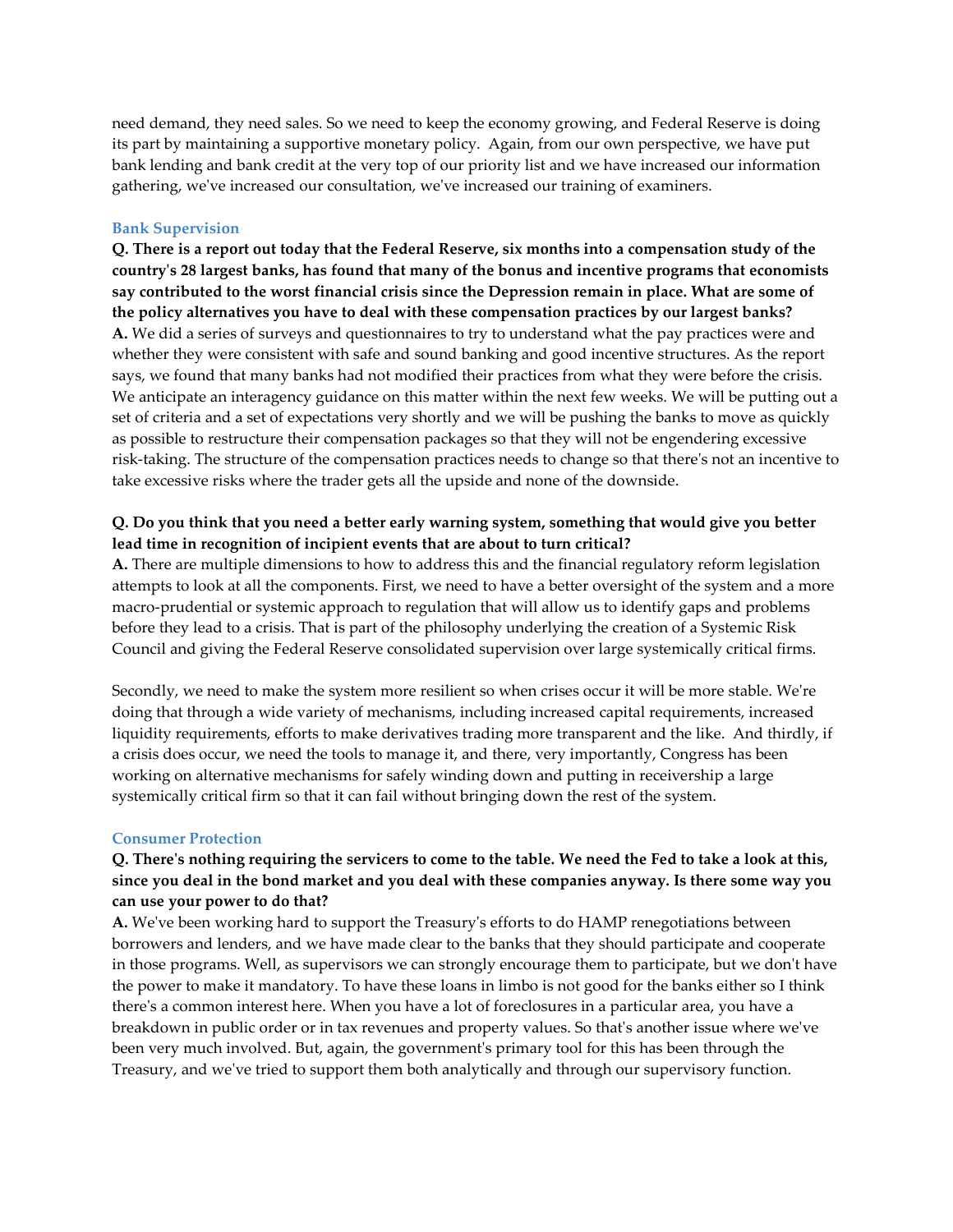## Q. We've seen in our country a significant rise in defaults on home mortgages. At the same time, the absence of the homebuyer's tax credit will, I'm afraid and I believe, lead to a decrease in demand. What can the Fed do to address this situation, if anything?

A. The main thing we're doing, of course, is that we purchased a large amount of mortgage-backed securities guaranteed by the government-sponsored enterprises. And right now, the 30-year mortgage rate is about 4.8 percent, so that's clearly going to make it accessible. Affordability right now, in terms of house price and interest rates, is about the best it's been for a very long time. The large amount of vacant and foreclosed properties is a major drag, particularly in some areas of the country. We need to work with the Treasury and with the banks to do what we can to get these resolved as quickly as possible, whether it's through renegotiation of the mortgage, whether it's through a short sale, or however it's done, get people situated and allow those houses to be turned over in the marketplace.

## Deficit Spending

## Q. As the head of the Fed and speaking of to this committee, speaking to the American people, in practical terms, if we don't get a plan, what does it mean to families across this country? What does it mean to the small business?

A. If confidence was lost in our long-term fiscal stability that we would see our interest rates go up quite a bit, as we are already seeing in Greece and in other countries. And that would affect, of course, the consumer's ability to buy houses and automobiles, et cetera. It would slow our economy. It would by reducing the value of government bonds put pressure on the balance sheets of financial institutions. So it would cause a lot of stress in the economy and in the worst case would cause financial instability like we're seeing in some extent in Greece. If you want a strong economy, you need to have capital investment; you need to have consumers' ability to buy houses and automobiles and so on. And the high interest rates that would make it even more difficult to balance the budget because interest payments are part of the deficit.

# Q. By back-of-the-envelope calculation, gross debt in the U.S. to GDP is now 89 percent. I know debt held by public, I believe, is closer to 60 percent. Do you believe that the U.S. is at a tipping point with respect to its debt?

A. I don't think there's anything magic about 90 percent. However, I do think that if we were to go out as, say, the CBO's alternative scenario projects, then debt and interest payments are going to get explosive in 10 or 15 years. And so I think we are close to a situation where we need to be paying very close attention to our fiscal sustainability. Countries have different amounts of fiscal capacity, if you will. Countries like Greece, which are clearly being shut out from the market because of their debt and deficit ratios, need immediate and sharp changes in their position.

The United States, as I said in my remarks, is favored in that we are a safe haven currency, we are a large, diversified economy, and we have a long record of paying our debts, paying our interest. So we have a little more breathing space potentially, but I don't know exactly how much we have. We need a program for returning our trajectory of fiscal policy to a sustainable path.

## Q. Do you believe that our economy is stable enough to enact immediate deficit reduction measures?

A. I think it's really a question of trajectory. A very sharp consolidation of fiscal policy this year would not be a good idea, I think, given the fragility of the recovery at this point. But maintaining a strong recovery and keeping interest rates low would be assisted by a commitment by Congress to bring the deficit to a sustainable level and the debt to a relatively flat level to GDP over the medium term.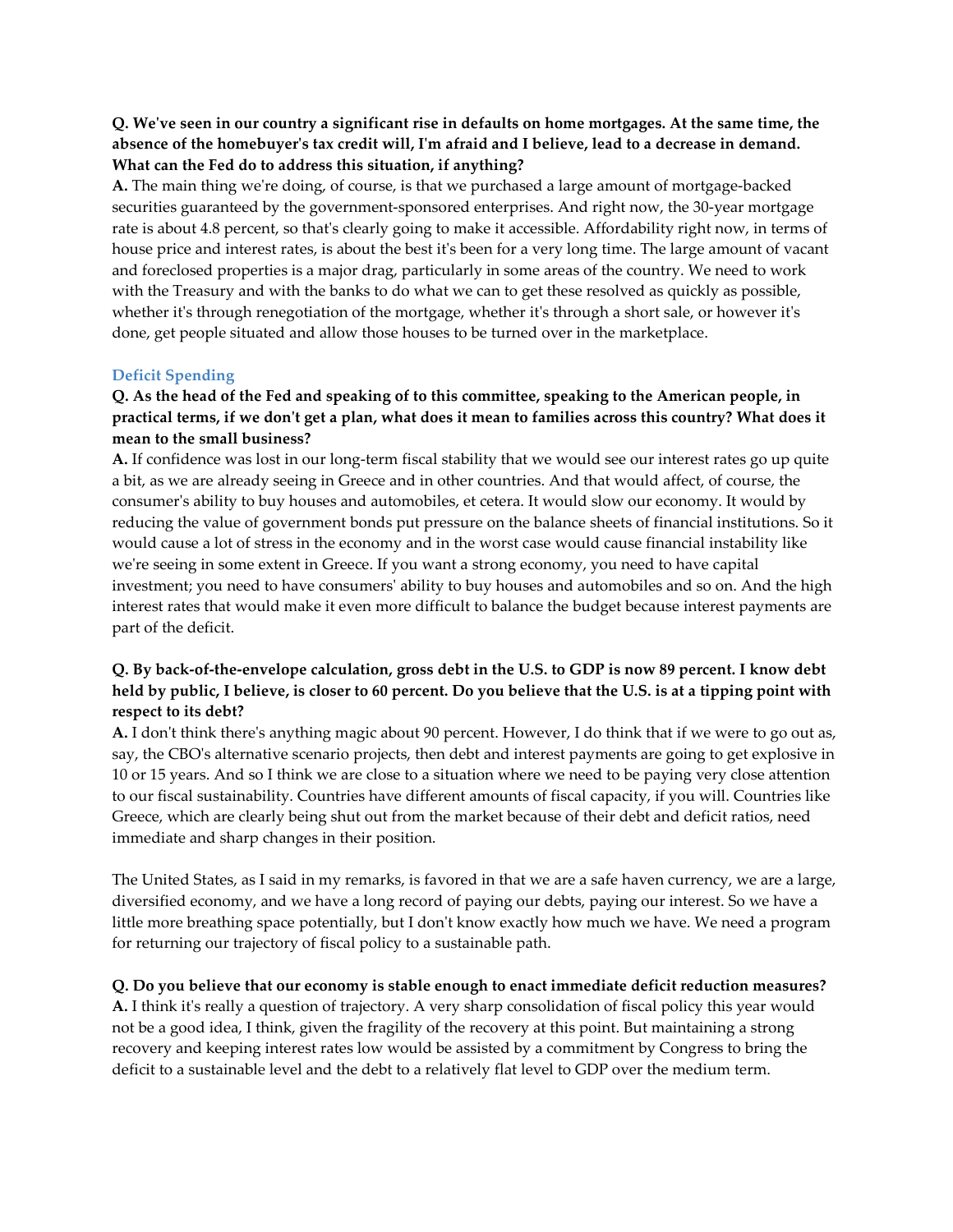## Q. Can you describe the fiscal and economic consequences of doing nothing on entitlements and simply allowing Social Security and Medicare to run their course?

A. They're unfunded liabilities to a significant extent at this point. They are the biggest single component of spending going forward. Now, there are various ways to address this. You can restructure entitlement programs. You can cut other things. But at some point, you need to address the overall budgetary situation. If you don't, you'll get a picture like this one where interest rates are rising. Interest payments are rising because the debt outstanding is growing exponentially. And at that point, things will come apart.

A famous economist once said, "Anything that can't go on forever will eventually stop." And this will stop. But it might stop in a very unpleasant way in terms of sharp cuts, a financial crisis, high interest rates that--that stop growth, continued borrowing from abroad. So, clearly, we need to get control of this over the medium term. And we're certainly going to have to look at entitlements, because that's a very big part of the obligations of the federal government going forward.

## Q. What, to you, is a good definition of medium to long term?

A. But right now, the various estimates of the CBO and the OMB under different scenarios show a structural deficit from, say, 2013 to 2020 of between 4 percent and 7 percent of GDP, which is not sustainable. So I would say medium term is three to five years out in the future. And, of course, the situation gets much more difficult beyond, say, 2020, when the entitlement spending becomes even greater.

# Q. Is there an amount that the budget deficit you think we should be looking at--a percentage of GDP to which the deficit should be at?

A. One simple rule of thumb is that the primary deficit, which is the deficit excluding interest payments, should be about in balance. In practice that might be a 2 percent of GDP-type deficit. Keeping our debt relative to our income, constant or declining, would be a good indicator of sustainable policy. I don't think there's any way that the deficit for this next year is going to be brought down to 2 percent or 3 percent. As I've been emphasizing, this is really a medium-term objective. We still have some time, but we need to get a plan in place as soon as we can.

## Economic Outlook

## Q. Are you concerned about a double-dip--about the possibility of a relapse?

A. Forecasting is very difficult and I make no promises in any particular direction, but it appears to us that the recovery has made an important transition from being supported primarily by inventory dynamics and by fiscal policy, toward a recovery being led more by private final demand, including consumer spending. That is encouraging in terms of sustainability. And so our current most likely outlook is that the economy will continue to recover at a moderate page. Of course, a double-dip never can be entirely ruled out, but right now our expectation is the economy will continue to grow at around a 3 percent to 4 percent pace this year.

## Q. Three to 3.5 percent growth doesn't strike me as sufficient enough to get back to these kinds of lower unemployment levels that we've enjoyed in this country. What's your view on that?

A. As I said in my testimony, I do think that private final demand, including exports, but also consumer spending and investment, is taking the baton from fiscal policy and inventory accumulation to provide some source of growth. So, in that respect, as we all would like to see, the private sector is beginning to take over this recovery, but at the same time, there's not much evidence at this point that the recovery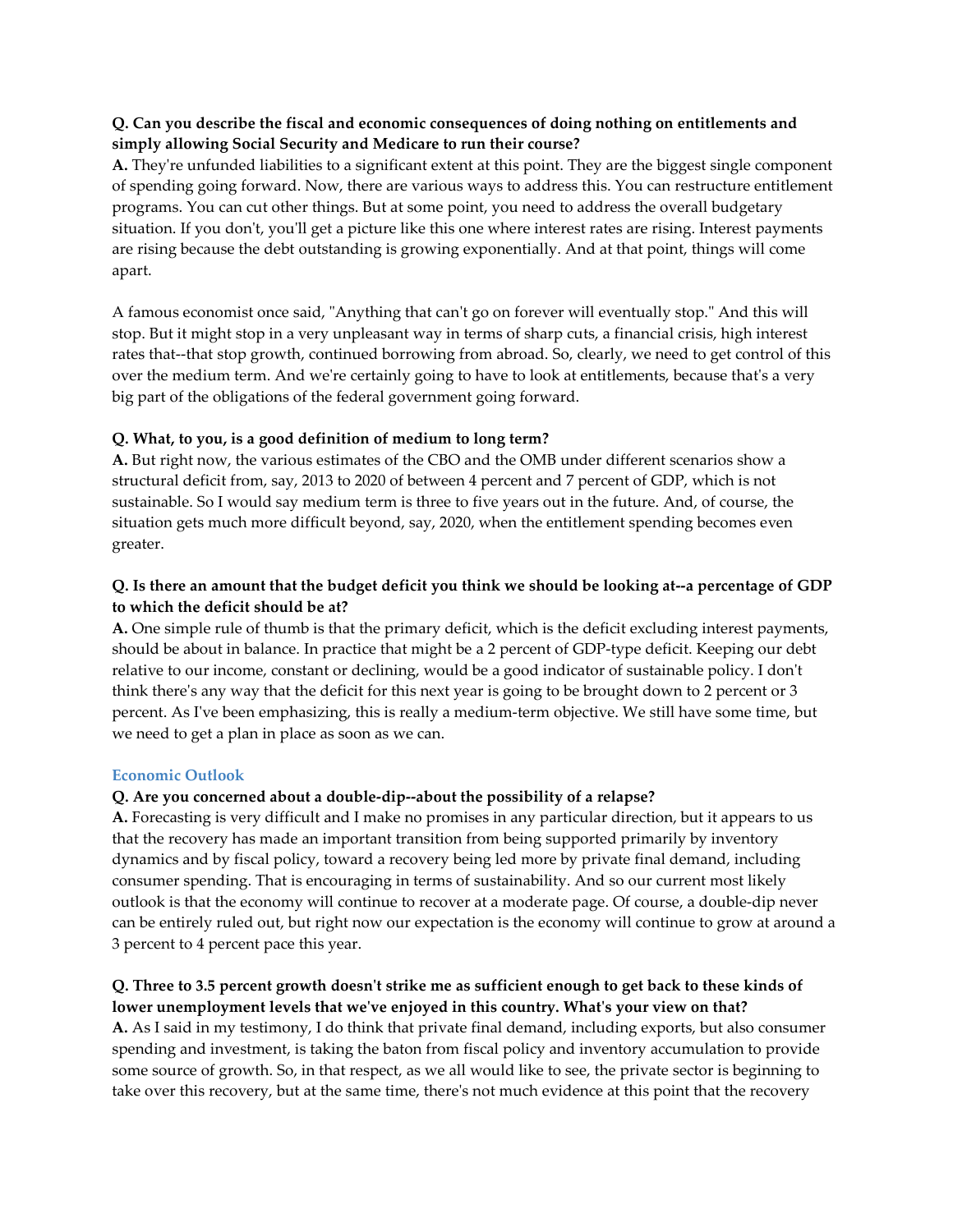will be robust enough, will be V-shaped enough, if you will, to get us back to historically normal levels of unemployment in a short period of time. So that is the downside and the disappointment with this recovery.

## Q. What impact would higher taxes have on the growth that you're expecting to continue through the remainder of this year and into next year.

A. Well, the timing is critical. So we have a recovery under way now. So, in the very near term, increased taxes, cuts in spending that are too large would be a negative, would be a drag on the recovery. At the same time, we need to convince markets that in the medium and longer term we have a sustainable fiscal path. So the ideal strategy in my view is to provide soon a plan for balancing our budget or at least bringing deficits down over the medium and longer term. I'm not going to try to adjudicate for Congress, exactly how that should be done. But I would say that in the short term that you should, as you look at fiscal issues, you should take into account the recovery and the strength of the recovery.

# Q. In your view, what would be the effect on the recovery if we pull back too soon and do not provide the kind of aid that states may need at a very critical moment?

A. Let me first say that in terms of any fiscal package, again I don't want to adjudicate specific parts of it, and Congress needs to provide which components they want to support and which ones they think will be most effective. But in terms of the timeframe, right now I don't think this very moment is not the time to radically reduce our spending or raise our taxes because the economy is still in a recovery mode and needs that support. However, the risk, of course, of ongoing deficits is the potential loss of confidence in the markets, and the way to reassure the markets is by creating a plausible plan for medium-term stability in the fiscal situation. We obviously can't run deficits of 10 percent of GDP forever.

# Q. Do you believe the economy right now does not need further fiscal stimulus on the fiscal side?

A. I'll turn it back to you this way. If you decide to do more fiscal stimulus, and I know that there's some moderate-size bills being contemplated, it would be very helpful to combine that with a plan for the fiscal exit strategy. The Federal Reserve has a strategy for exiting from our monetary policy. The United States government--the fiscal authorities--have to have a strategy for exiting from your fiscal policy.

## Q. At what point do we start to create the jobs in the private sector?

A. I think the private sector is starting to come back. We're starting to see growth from consumers, for example, and that will drive private sector job creation. We anticipate private sector job creation between 150,000 and 250,000 jobs, something like that going forward, not enough to get back all the jobs we lost, but still significant.

# Q. You talk in your testimony that GDP is going to grow about 3.5 percent for 2010. That's a pleasant change from the 6 percent downturns that we were seeing at the end of 2008 and early 2009. You talk about a faster pace next year. What is that faster pace you're anticipating?

A. There's a lot of uncertainty, but we're looking at maybe 3.5 percent to 4 percent next year. There are three areas where private final demand is relatively strong. The consumer has been pretty strong, which is a very important component. It's a big component, obviously. Equipment and software investment by firms--not construction, but--but equipment and exports have been strong. Those are the main components. The others are relatively weak.

# Q. Manufacturing output which has very well skyrocketed to 9 percent over the first four months. Is something like that sustainable?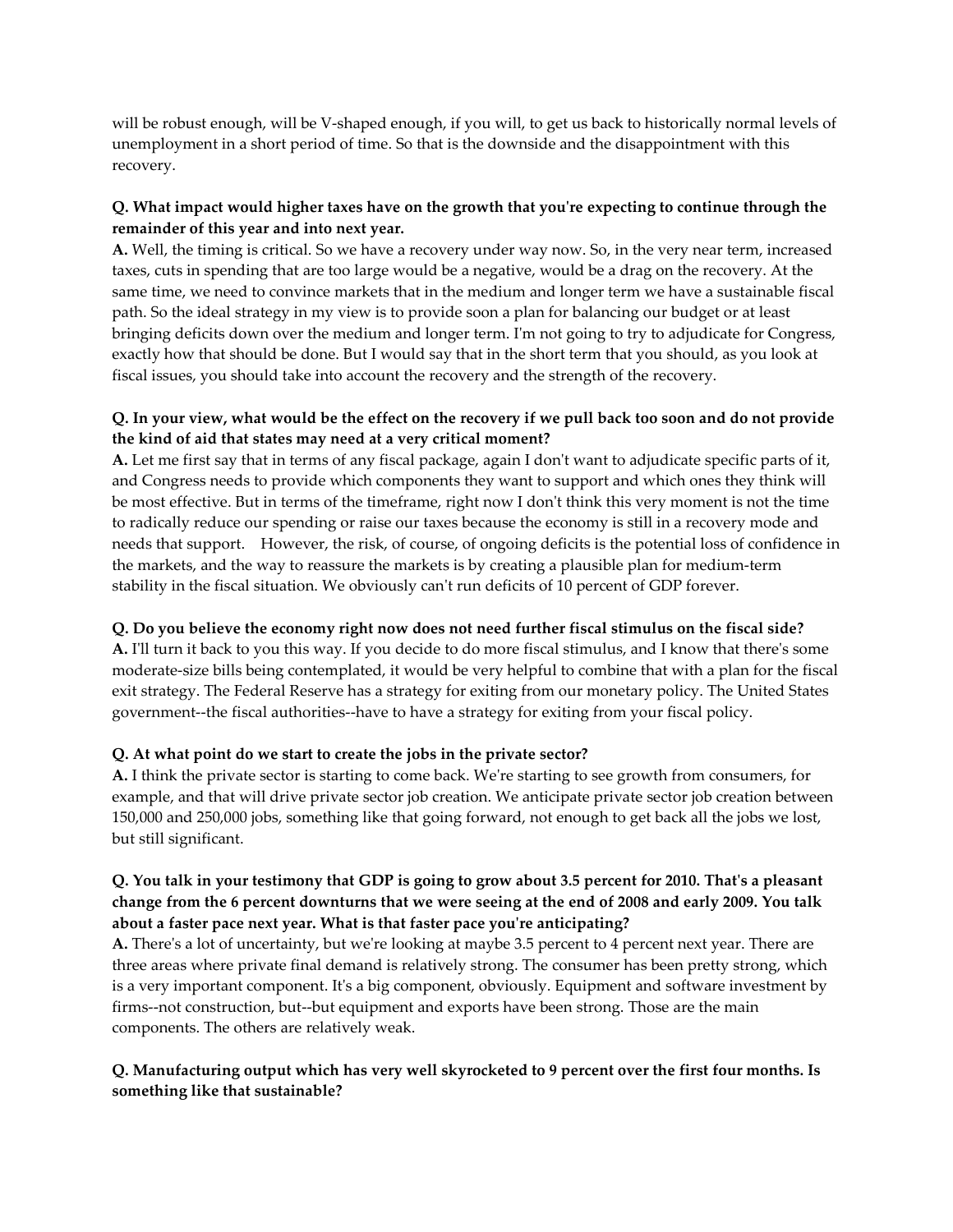A. Well, it's not sustainable indefinitely. But manufacturing has rebounded very quickly and was leading the economy out of the recession, and which often happens. But in part it's because manufacturing is trade intensive. And as the trade, global trade, has rebounded, manufacturing has taken advantage of that.

#### Q. What is your sense of appropriate policy with regard to assistance with states at this juncture?

A. Well, I'm going to disappoint you to some extent because, again, I don't want to tell Congress which specific programs to undertake. But to the extent that you decide to undertake short- term spending programs, whether it's to help the unemployed or to provide training or to help state and local governments or to provide infrastructure, it will be more effective and safer to do that on a twin-track basis where on the other track you're also thinking about the longer term.

## Q. Let's go back to when we passed the stimulus. Was it useful or necessary to the economic recovery or could we have just gotten by without it?

A. I don't want to buy into the entire package and all the aspects of it. But I do believe that the fiscal policy was useful. It did help the economy recover and did help create jobs.

## Q. Do you believe that were the Congress to pass free trade or expansion of free trade it would help the economy?

A. Yes, I do. I think we need to be part of the globalized economy. Trade is an important source of demand for our goods and also a source of materials and imports as well. So I think that generally speaking, we ought to push forward on the Doha round and on the free trade agreements that we're looking at.

## European Debt Crisis

## Q. In your opinion, is the ECB doing everything it needs to do to stem this crisis?

A. I'm encouraged by the response of the Europeans. Although they lack the central fiscal authority that the United States has, they have understood the importance of cooperation and they have put together some very substantial programs, including as you know a 500 billion euro stabilization mechanism that will stand behind countries on the periphery that need assistance in meeting their fiscal obligations, together with the IMF also providing substantial bilateral assistance.

The goals of those programs, and they are quite substantial, will be to make sure that these countries are able to meet their obligations and to achieve fiscal sustainability. I think the markets remain uncertain about whether these measures will be successful. That's why you're still seeing a lot of volatility in the markets. What I can assure you of is that the European leadership is fully committed to addressing this problem, preserving the euro zone and preserving the European Union and they are working, I think, very, very aggressively right now to try to establish some effective solution.

#### Monetary Policy

#### Q. Do you think that the steps taken in the financial crisis have been vindicated by events?

A. Yes, I do. We and other countries around the world took strenuous measures in the fall of 2008 to avert the collapse of the global financial system and to restore appropriate functioning to global financial markets. It took a while for that to work, but currently financial markets are in much better shape, obviously, than they were a year-and-a-half ago. Monetary and fiscal policy have been quite supportive, and this also added to growth. We see at this point a moderate recovery--it's not as fast as we would like, but certainly we have averted what I think would have been, absent those interventions, an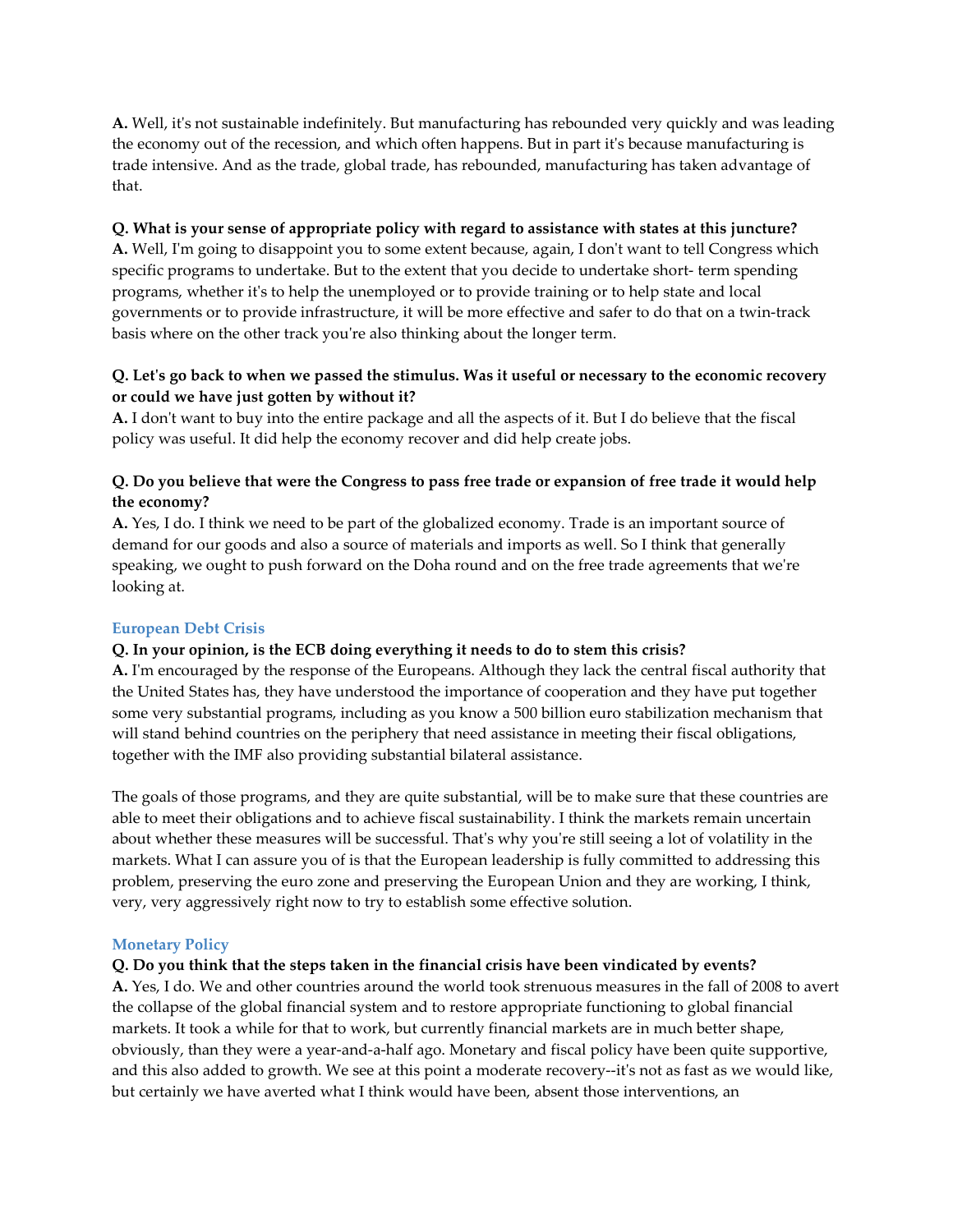extraordinarily severe downturn, perhaps a great depression.

# Q. With the countercyclical efforts we took, would monetary policy by itself have been sufficient?

A. I think that the fiscal policy, based on what we know about previous episodes of fiscal policy and the analysis we've been able to do, did increase growth and add job creation.

## Q. Gold hit an all-time high yesterday, which I think most people would view as a vote of no confidence against currencies. I'm interested in what does that price signal tell you, and what is your view on the long-term repercussions with respect to weak currency policies?

A. Well, the signal that gold is sending is in some ways very different than what other asset prices are sending. For example, the spread between nominal and inflation-indexed bonds, the break-even, remains quite low, and suggests that markets expect about 2 percent inflation over the next 10 years. Other commodity prices have fallen recently quite severely, including oil prices and food prices.

So gold is out there doing something different than the rest of the commodity group. I don't fully understand the movements in the gold price, but I do think that there's a great deal of uncertainty and anxiety in financial markets right now and some people believe that holding gold will be a hedge against the fact that they view many other investments as being risky and hard to predict at this point.

# Q. What leading indicators do you look at to inform your view on the future possibility of inflation? And how much do you put stock in those leading indicators?

A. Certainly, we look at resource utilization and price and wage pressure, which is very low right now. With the increases in productivity we're seeing, unit-labor costs are actually declining. So firms are finding that their labor costs are actually falling, rather than rising. Inflation expectations are very, very important and we take some comfort from that fact that as measured through a variety of mechanisms, they've been quite stable. And we look broadly at the economy, at commodity prices and a variety of other indicators to see what markets are anticipating. So it's a very eclectic process. Even though we have indeed expanded our balance sheet, as you know and understand, we can exit from those extraordinary policies as needed, when needed, without leaving any monetary or inflationary bias in the system. So we're comfortable that we have those tools.

# TARP

## Q. What do you believe would be the best estimate of the dollar cost to the taxpayers of TARP?

A. The direct cost for financial institutions, including AIG, at this point, not very large. Except for AIG, every other major institution has repaid with interest and dividends. And AIG, I believe, will repay. So, the financial institution part is really quite small and may, in the end, be in fact a profit. That doesn't include some of the other uses to which TARP was put, such as the automakers' support and the foreclosure program. Treasury has provided numbers on those. I think they have an overall cost of about \$110 billion for the program.

# Q. Given your serious concerns about long- term structural deficits, critics might say that you're inconsistent in saying that you supported TARP and that the stimulus bill had positive effects. What would be your answer to those critics?

A. My answer is that deficits are sometimes necessary. They're necessary in wartime. They're necessary in deep recessions and this was a case where monetary policy was, you know, pushed very, very far. And I believe that the TARP--I realize it's very unpopular, but I do believe that it was very important in stabilizing our financial system. TARP in particular prevented a breakdown of the global financial